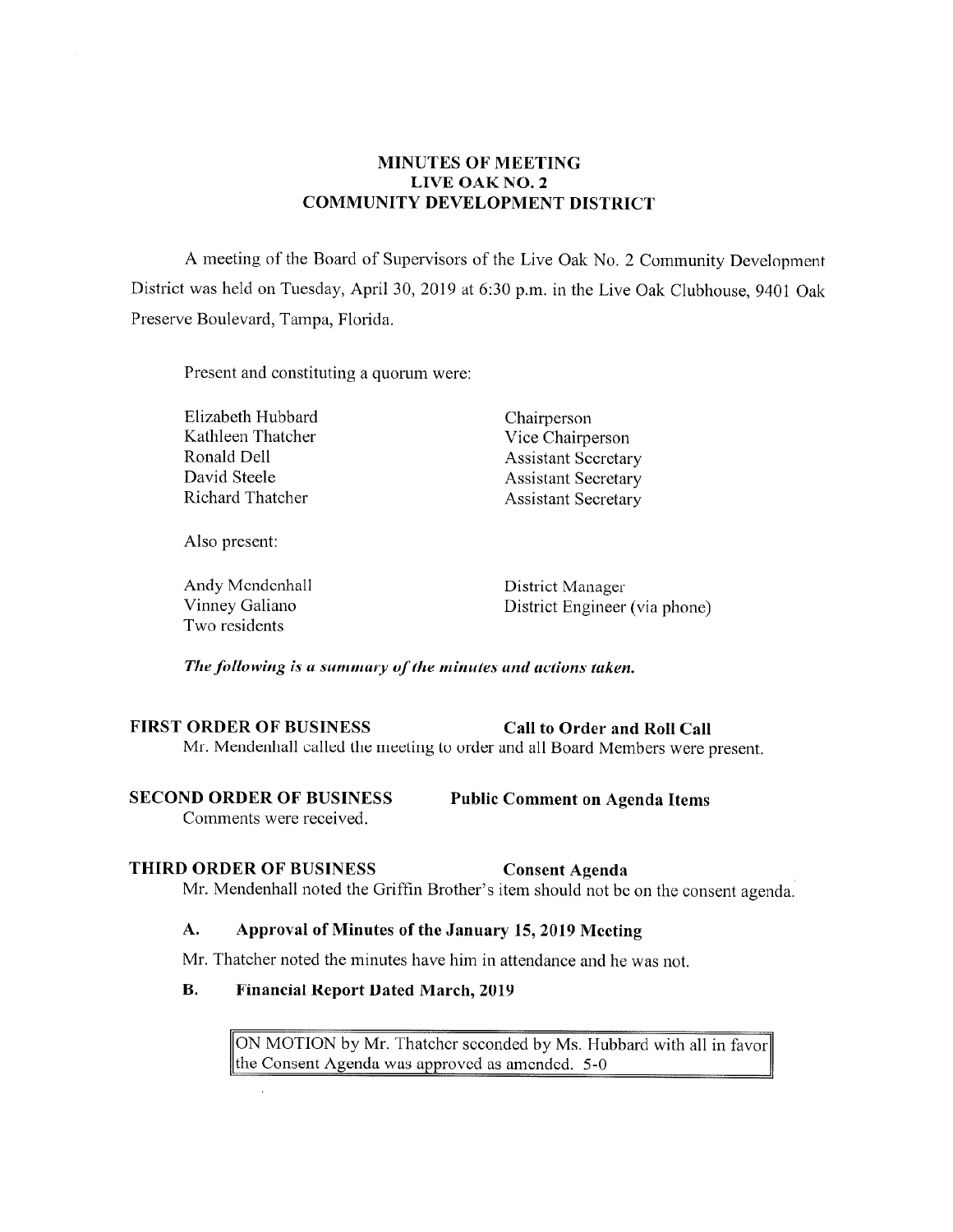# **C. Approval of Griffin Brother's Civil Construction Stormwater O&M Estimate**

Mr. Mendenhall noted Griffin Brother's is BioMass. He outlined the proposal noting the

required inspection is done and this is for the punchlist of items from King Engineering.

Ms. Hubbard inquired if she had not sent Mr. Mendenhall a yes email on this proposal.

Mr. Mendenhall noted she had, but they have not started work yet.

ON MOTION by Ms. Thatcher seconded by Mr. Steele with all in favor the Griffin Brother's Civil Construction Stormwater O&M estimate was approved. 5-0

### **FOURTH ORDER OF BUSINESS Staff Reports**

- **A. Manager** 
	- **i. Consideration of Resolution 2019-2 Approving the Budget and Setting the Public Hearing**

Mr. Mendenhall outlined the budget process noting there is no increase in the assessments.

ON MOTION by Ms. Hubbard seconded by Mr. Thatcher with all in favor Resolution 2019-2 approving the budget for Fiscal Year 2020 and setting the public hearing for July 16, 2019 at 6:30 p.m. was adopted.  $5\n-0$ 

#### **ii. Consideration of Jayman Enterprises Estimate**

Mr. Mendenhall outlined the Jayman Enterprises estimate for pressure washing the back

fence. He noted this company has done pressure washing before. It is in the budget.

ON MOTION by Mr. Thatcher seconded by Ms. Hubbard with all in favor the Jayman Enterprises estimate was approved.  $5-0$ 

#### **B. Attorney**

None.

Mr. Mendenhall addressed ADA website compliance for Districts and attorney recommendations. He noted Inframark does not have the capability to make the website ADA compliant, but they have found three firms who do so.

#### **C. Engineer**

Mr. Galiano reported on the following: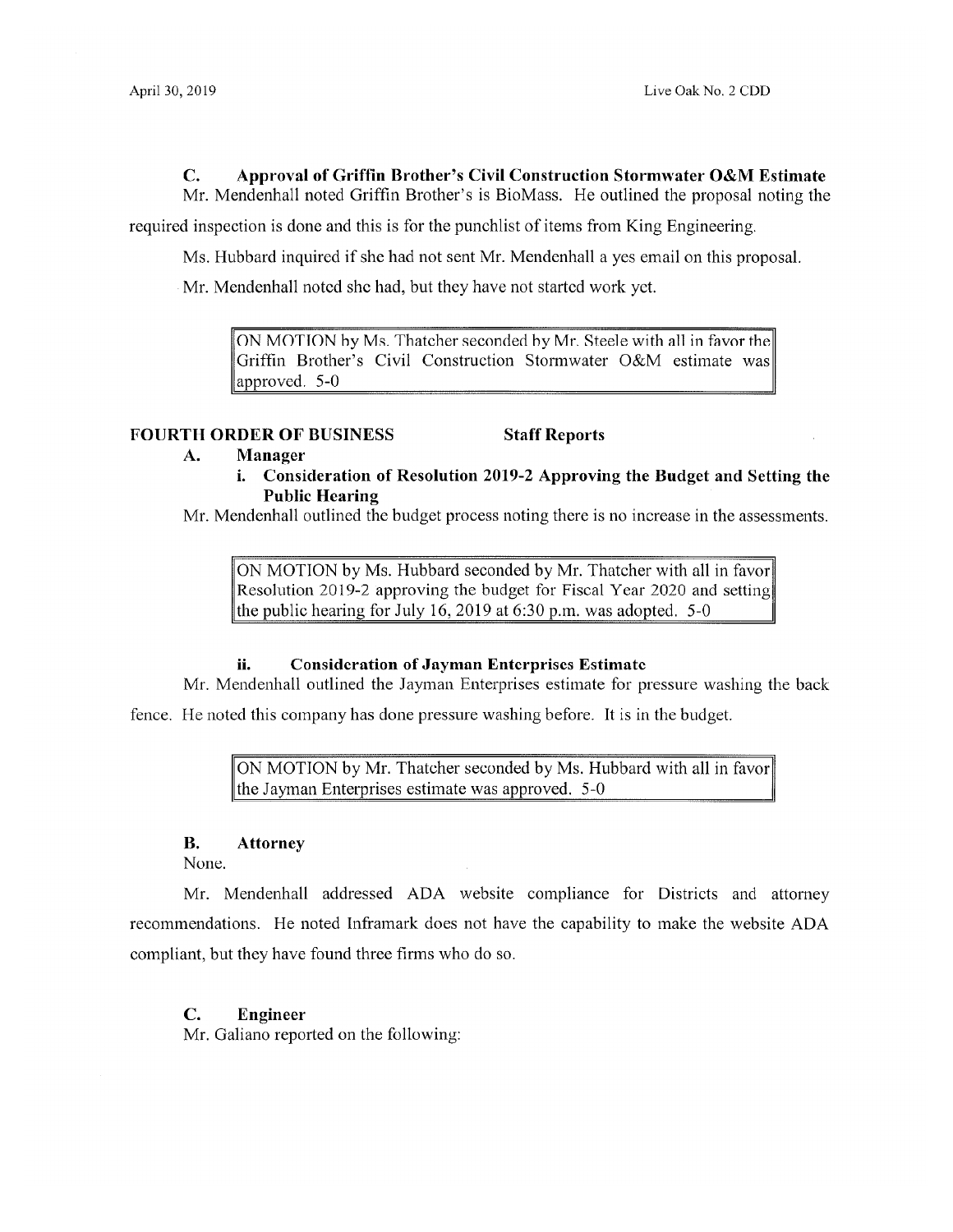- ► Meeting with SWFWMD [John Emory] on April 1st to review Mr. Schreuder's report regarding the hydrologic evaluation of Pond 9-5
- $\triangleright$  Meeting with SWFWMD on April 9<sup>th</sup> walked wetland south of Pond 9-5. SWFWMD agreed the wetland is showing a lot of signs that it is drying out with trees dying.
- $\triangleright$  April 23<sup>rd</sup> SWFWMD sent a notice of permit condition violation citing Pond 9-5
- ► Mr. Galiano, Mr. Mendenhall, Mr. Schreuder and Mr. Brian Gennaro had a teleconference and decided it would be best to meet with SWFWMD again.
- $\triangleright$  Another meeting is scheduled with SWFWMD on May 10<sup>th</sup>

It was suggested Driggers review the pond and provide recommendations for sealing the pond if there is a leak.

After discussion,

ON MOTION by Mr. Thatcher seconded by Mr. Dell with all in favor setting Chair spending authority at \$25,000 was approved. 5-0

# **SIXTH ORDER OF BUSINESS** Supervisors' Requests

- o Ms. Thatcher commented that the dead cypress trees were removed.
- o Mr. Dell addressed LMP and encroaching barriers. Behind 20006 Bright Oak Court it is 12 to 16 inches high and has not been cut. He suggested a reminder to them to be thorough.
- o Mr. Mendenhall will reach out to them reminding them all the areas need to be pushed back to where they need to be.
- o Discussion returned to the pond and the SWFWMD meeting.

#### **SEVENTH ORDER OF BUSINESS Audience Comments**

Ms. Sue Tinker, Briarwood, addressed the conservation by her home and a situation with vines growing up the trees that are starting to kill the trees.

Mr. Mendenhall noted conservation areas are to be left in a natural state so this is

something they would have to find out if they are allowed to cut and remove.

Ms. Tinker addressed posts missing on the fence.

It was requested Ms. Tinker provide Mr. Mendenhall pictures of the fence in question.